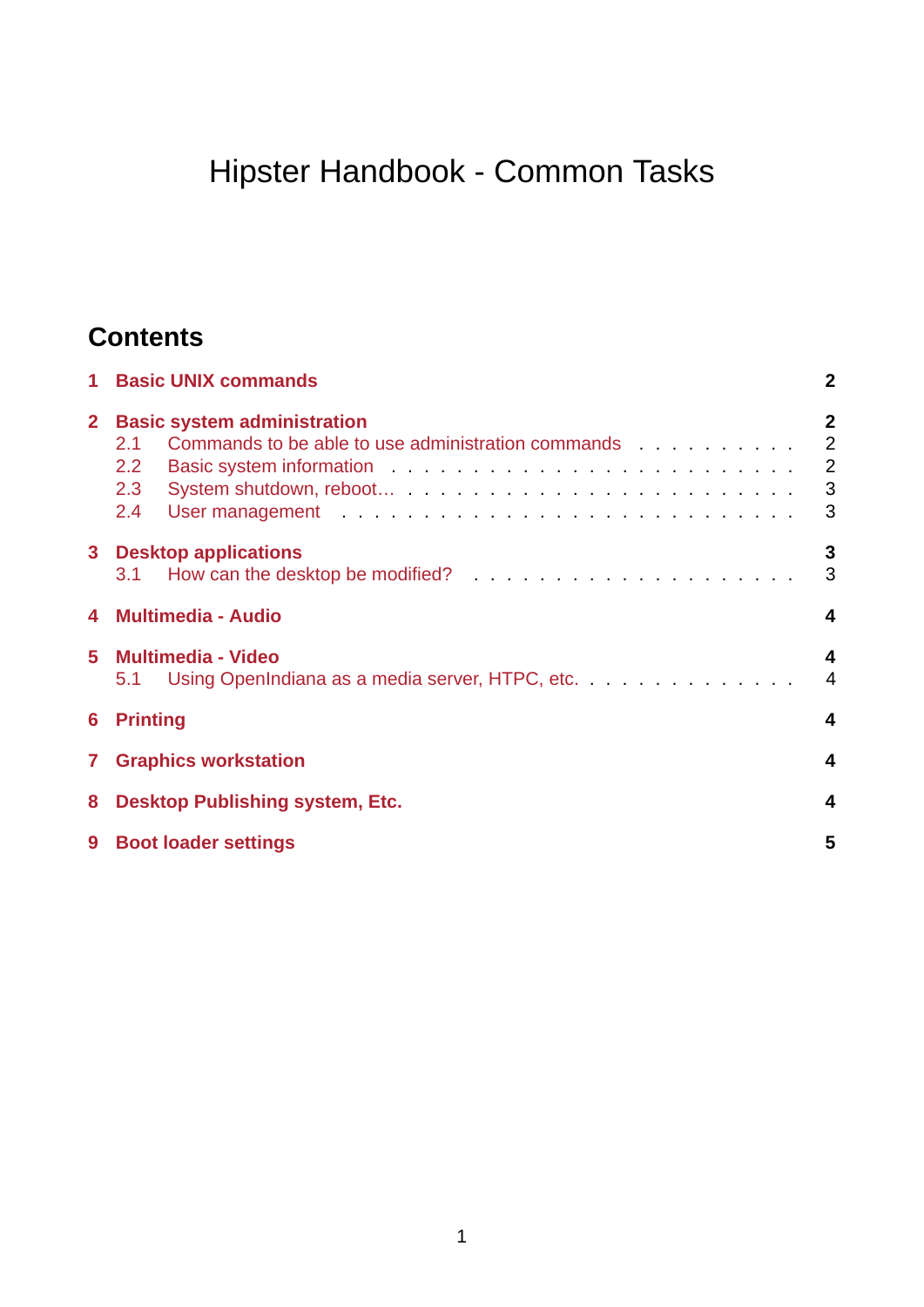**NOTE:** This is a **DRAFT** document which may contain errors! Help us improve and expand this site. Please see the **Contrib** section for more details about joining the OpenIndiana Documentation Team.

< place holder for introduction content >

# **1 Basic UNIX commands**

<span id="page-1-0"></span>In addition to native command line system administration tools, OpenIndiana also includes the GNU core utilities suite. When working with basic UNIX commands, most likely you will be using the GNU core utilities. For learning to navigate the OpenIndiana command line environment, Linux command line books are very helpful.

One of the best books currently available is The Linux Command Line by William Shotts. If you want to quickly become a command line guru, this is the book to read. Best of all, it was released under a Creative Commons license and can be downloaded for free. Print versions are also available.

## **2 Basic system administration**

<span id="page-1-2"></span>

| Command | <b>Further details</b> | <b>Brief summary</b>                                                         |
|---------|------------------------|------------------------------------------------------------------------------|
| su      | SU(1M)                 | Switch user. Without any<br>parameters, root implied                         |
| sudo    | sudo(1M)               | Perform the command<br>following with root privilages                        |
| pfexec  | $p$ fexec $(1)$        | Similar to sudo but not<br>prompted for a password<br>and limited privilages |

#### <span id="page-1-1"></span>**2.1 Commands to be able to use administration commands**

Examples:

### **2.2 Basic system information**

<span id="page-1-3"></span>

|          | Command Further details Brief summary |                                                |
|----------|---------------------------------------|------------------------------------------------|
| prstat   | prstat(1M)                            | Statistics on system processes                 |
| df       | df(1M)                                | Disk usage by partition                        |
| du       | du(1)                                 | Disk usage by file                             |
| pkg list | pkg(1)                                | List software packages installed on the system |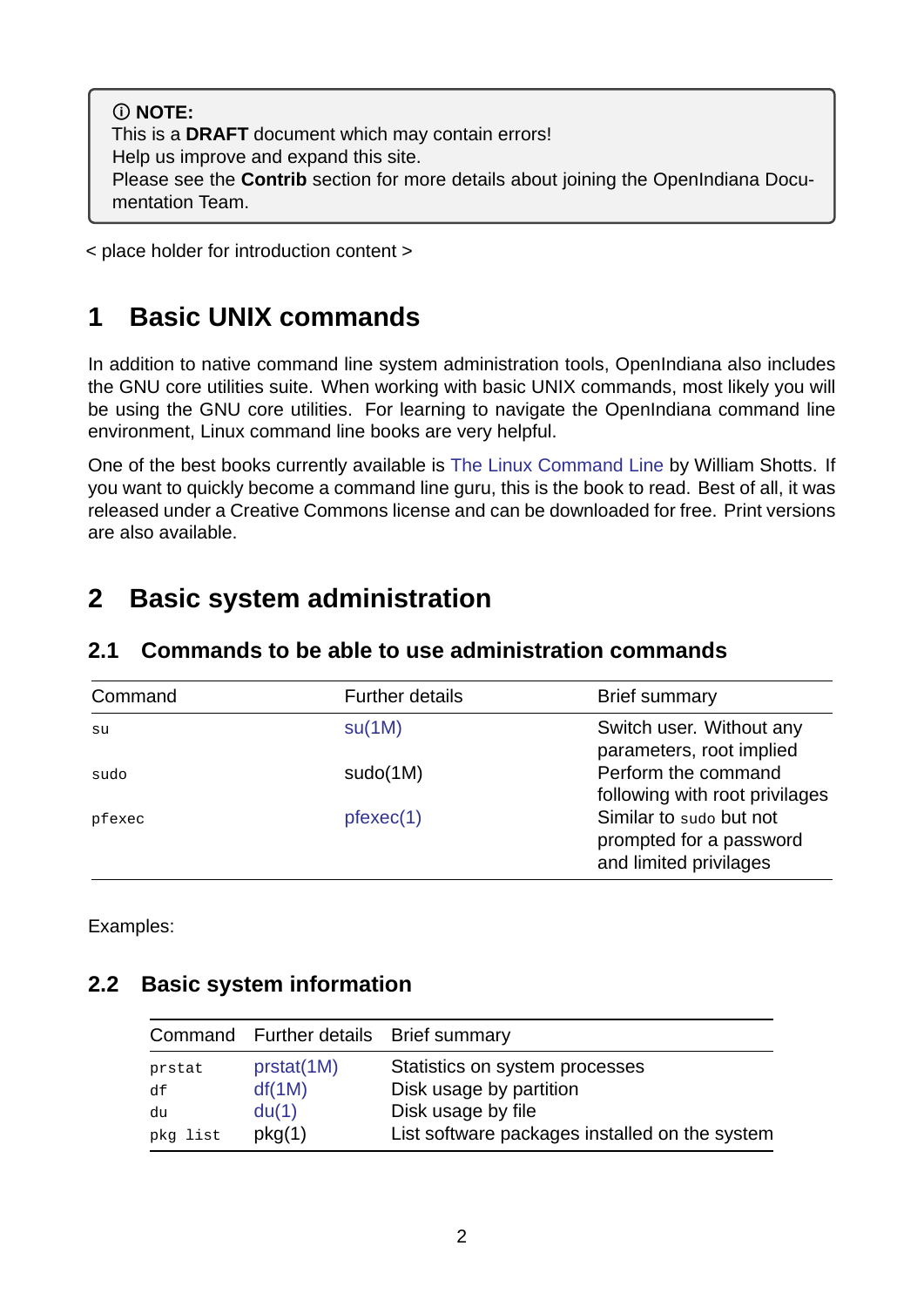Examples:

### <span id="page-2-0"></span>**2.3 System shutdown, reboot…**

|          | Command Further details Brief summary |                                  |
|----------|---------------------------------------|----------------------------------|
| shutdown |                                       | shutdown(1M) Shutdown the system |

Examples:

shutdown  $-i5 - g0 -y$  # Turn off the machine immediately shutdown  $-i6 - q0 -y$  # Reboot the machine immediately shutdown  $-i6 -g120 -y$  # Reboot the machine in 2 minutes (120 seconds)

### **2.4 User management**

<span id="page-2-1"></span>

|           | Command Further details Brief summary |                                                       |
|-----------|---------------------------------------|-------------------------------------------------------|
| listusers | listusers(1)                          | List users accounts                                   |
| who       | who(1)                                | List users logged onto the system                     |
| useradd   | useradd(1M)                           | Create a new user                                     |
| usermod   | usermod(1M)                           | Modify a user (group memberships, roles, login shell) |

# **3 Deskt[op applica](https://illumos.org/man/1M/usermod)tions**

<span id="page-2-2"></span>< place holder >

### **3.1 How can the desktop be modified?**

#### **DOC TEAM NOTE:**

<span id="page-2-3"></span>ITEMS TO WRITE ABOUT:

- Gnome or (MATE) walkthrough
- Appearance applet
	- **–** Enabling Compiz
	- **–** Configuring font anti-aliasing
	- **–** Desktop backgrounds

In regards to the default terminal emulator, see: https://www.illumos.org/issues/7525

- we introduce mediator x-terminal-emulator for link /usr/bin/x-terminal-emulator with possible implementations gnome-terminal, mate-terminal and xterm;
- $\bullet$  mate-terminal implementation has the high[est priority \(if it is installed, by default i](https://www.illumos.org/issues/7525)t wins);
- glib is modified to use link /usr/bin/x-terminal-emulator if it's found for running applications with Terminal=true.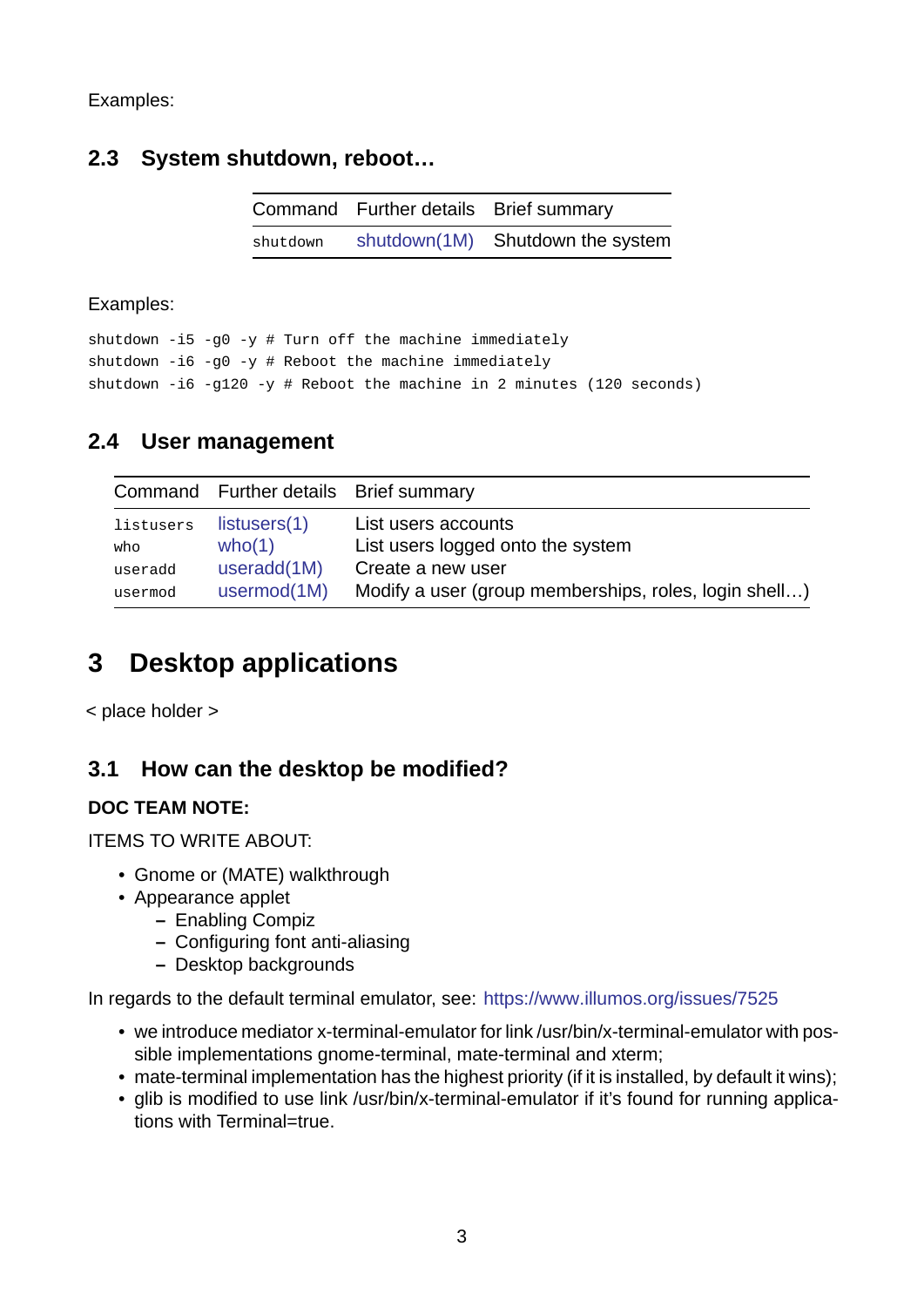# **4 Multimedia Audio**

<span id="page-3-0"></span>< Place Holder for future content >

### **5 Multimedia Video**

#### <span id="page-3-1"></span>**DOC TEAM NOTE:**

ITEMS TO WRITE ABOUT:

- How to get OI to play a DVD
- How to get flash player installed and working.
- How to get VLC installed and working.
- Totem (video player)

### **5.1 Using OpenIndiana as a media server, HTPC, etc.**

#### **DOC TEAM NOTE:**

<span id="page-3-2"></span>ITEMS TO WRITE ABOUT:

- http://forum.kodi.tv/showthread.php?tid=44315&page=2
- https://web.archive.org/web/20180822163548/http://lightsandshapes.com/plex-onsmartos.html

## **6 [Printing](https://web.archive.org/web/20180822163548/http://lightsandshapes.com/plex-on-smartos.html)**

#### <span id="page-3-3"></span>**DOC TEAM NOTE:**

ITEMS TO WRITE ABOUT:

- OI uses CUPS as the primary print system.
- GNOME print manager (system-config-printer)

See the additional information about printing in contrib/topics.md Also see the deprecation comments in the OSOL printing guide.

# **7 Graphics workstation**

#### <span id="page-3-4"></span>**DOC TEAM NOTE:**

ITEMS TO WRITE ABOUT:

• GIMP

# **8 Desktop Publishing system, Etc.**

< Place holder for content >